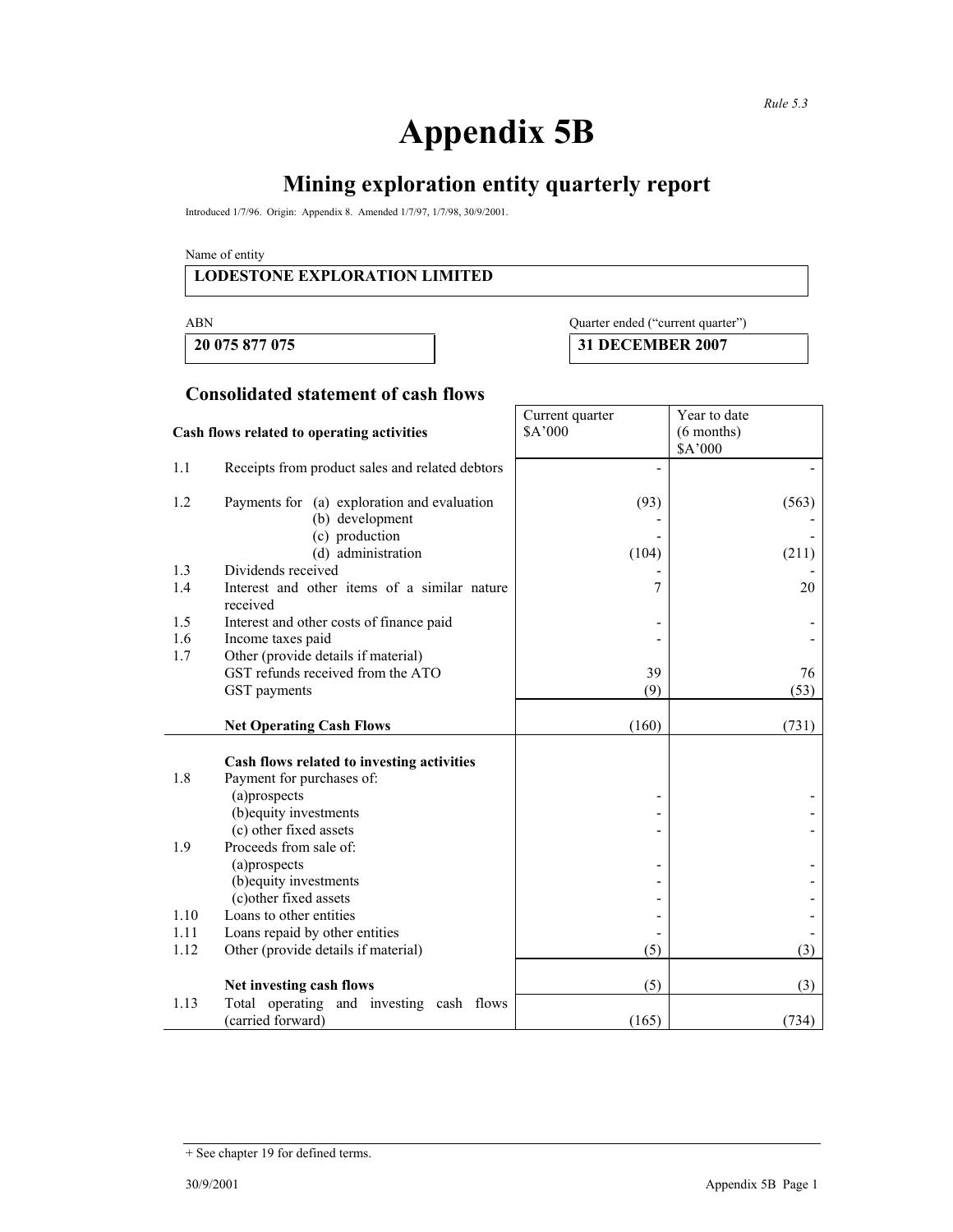| 1.13         | Total operating and investing cash flows                                            | (165) | (734) |
|--------------|-------------------------------------------------------------------------------------|-------|-------|
|              | (brought forward)                                                                   |       |       |
|              | Cash flows related to financing activities                                          |       |       |
| 1.14         | Proceeds from issues of shares, options, etc.                                       | ٠     |       |
| 1.15         | Proceeds from sale of forfeited shares                                              | -     |       |
| 1.16         | Proceeds from borrowings                                                            | -     |       |
| 1.17         | Repayment of borrowings                                                             |       |       |
| 1.18         | Dividends paid                                                                      |       |       |
| 1.19         | Other $-$ Share issue costs                                                         |       |       |
|              | Net financing cash flows                                                            |       |       |
|              | Net increase (decrease) in cash held                                                | (165) | (734) |
| 1.20<br>1.21 | Cash at beginning of quarter/year to date<br>Exchange rate adjustments to item 1.20 | 533   | 1,102 |
| 1.22         | Cash at end of quarter                                                              | 368   | 368   |

### **Payments to directors of the entity and associates of the directors Payments to related entities of the entity and associates of the related entities**

|      |                                                                  | Current quarter<br>\$A'000 |
|------|------------------------------------------------------------------|----------------------------|
| 1.23 | Aggregate amount of payments to the parties included in item 1.2 |                            |
| 1.24 | Aggregate amount of loans to the parties included in item 1.10   | Nil                        |

1.25 Explanation necessary for an understanding of the transactions

#### **Non-cash financing and investing activities**

2.1 Details of financing and investing transactions which have had a material effect on consolidated assets and liabilities but did not involve cash flows

Nil

2.2 Details of outlays made by other entities to establish or increase their share in projects in which the reporting entity has an interest

Nil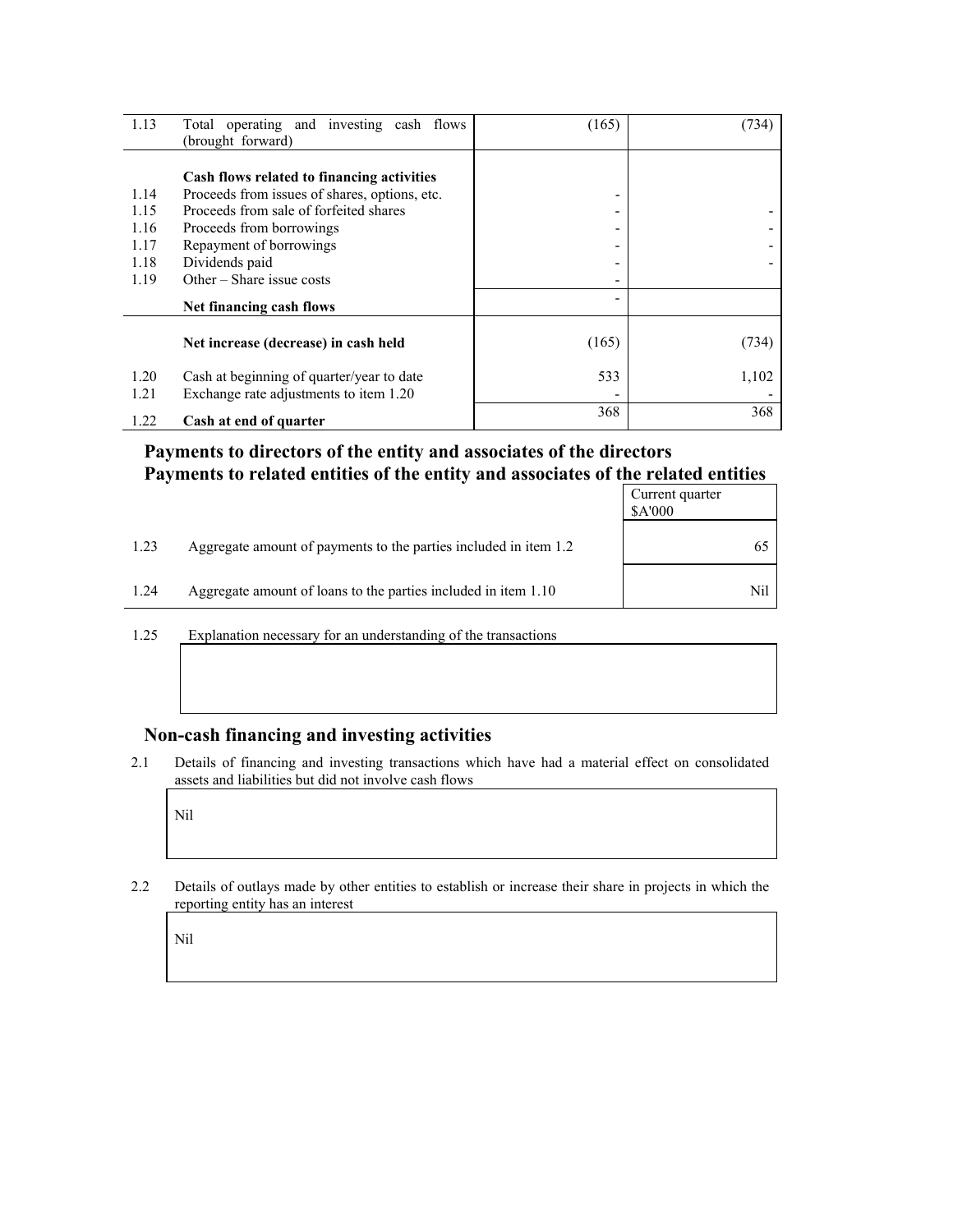### **Financing facilities available**

*Add notes as necessary for an understanding of the position.* 

|     |                             | Amount available<br>\$A'000 | Amount used<br>\$A'000 |
|-----|-----------------------------|-----------------------------|------------------------|
| 31  | Loan facilities             | <b>Nil</b>                  | Nil                    |
| 3.2 | Credit standby arrangements | Nil                         | Nil                    |

### **Estimated cash outflows for next quarter**

|     | Total                      | 110     |
|-----|----------------------------|---------|
| 4.2 | Development                |         |
|     |                            |         |
| 4.1 | Exploration and evaluation | 110     |
|     |                            | \$A'000 |

## **Reconciliation of cash**

| Reconciliation of cash at the end of the quarter (as<br>shown in the consolidated statement of cash flows) to<br>the related items in the accounts is as follows. |                                                  | Current quarter<br>A'000 | Previous quarter<br>\$A'000 |
|-------------------------------------------------------------------------------------------------------------------------------------------------------------------|--------------------------------------------------|--------------------------|-----------------------------|
| 5.1                                                                                                                                                               | Cash on hand and at bank                         | 4                        | 13                          |
| 5.2                                                                                                                                                               | Deposits at call                                 | 364                      | 520                         |
| 5.3                                                                                                                                                               | Bank overdraft                                   |                          |                             |
| 5.4                                                                                                                                                               | Other (provide details)                          |                          |                             |
|                                                                                                                                                                   | <b>Total: cash at end of quarter (item 1.22)</b> | 368                      | 533                         |

### **Changes in interests in mining tenements**

|     |                                                           | Tenement              | Nature of interest | Interest at | Interest at |
|-----|-----------------------------------------------------------|-----------------------|--------------------|-------------|-------------|
|     |                                                           | reference             | (note (2))         | beginning   | end of      |
|     |                                                           |                       |                    | of quarter  | quarter     |
| 6.1 | Interests in mining<br>tenements relinquished,            | Mt Morgan<br>District | Wholly-owned EPM's | 134 sq kms  | 122 sq kms  |
|     | reduced or lapsed                                         | Chillagoe<br>District | Wholly-owned EPM's | 54 sq kms   | 27 sq kms   |
| 6.2 | Interests in mining<br>tenements acquired or<br>increased | Nil                   |                    |             |             |

<sup>+</sup> See chapter 19 for defined terms.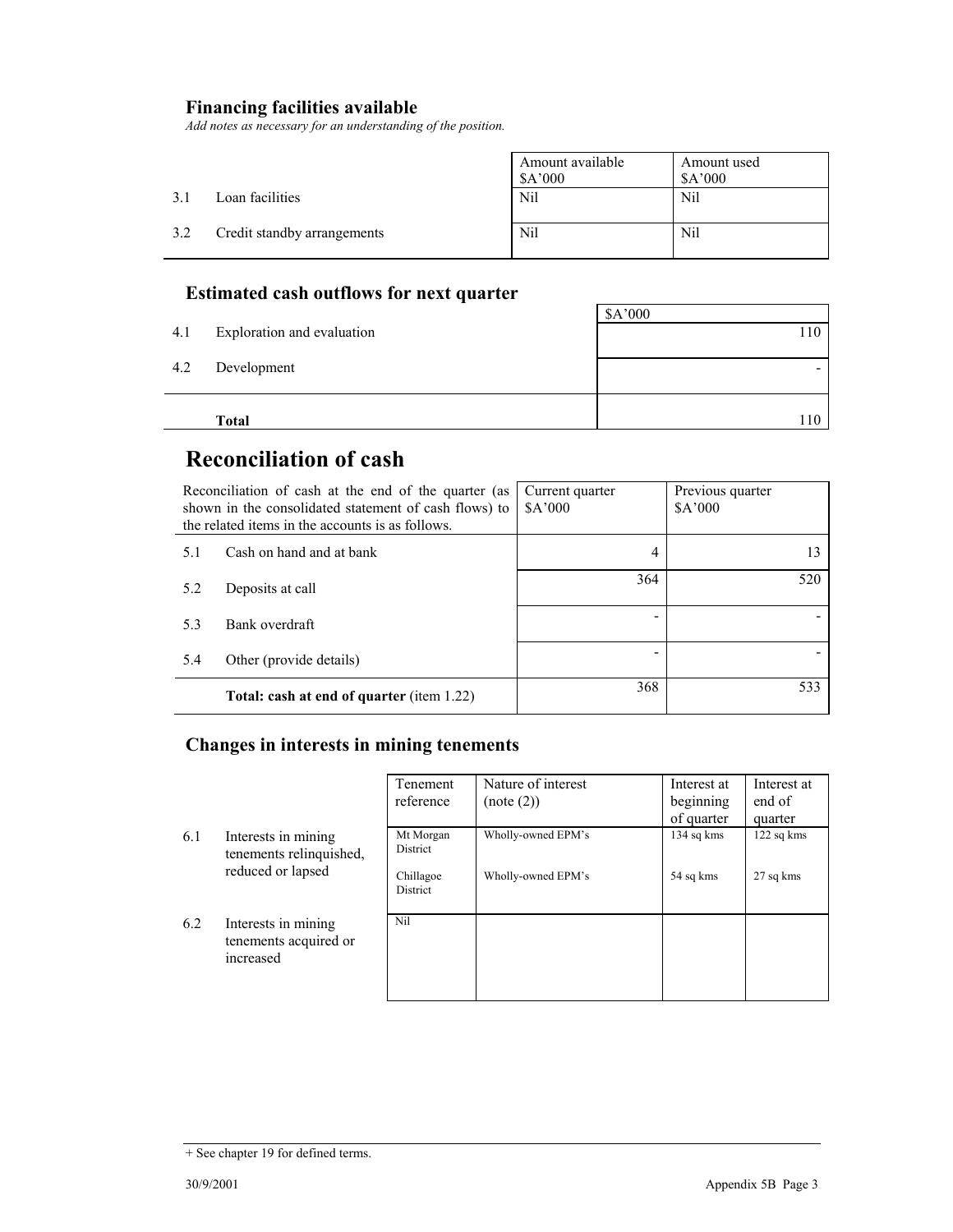#### **Issued and quoted securities at end of current quarter**

*Description includes rate of interest and any redemption or conversion rights together with prices and dates.* 

|      |                                                                                                                                                                           | Total number         | Number quoted | Issue price per<br>security (see note<br>$3)$ (cents) | Amount paid up per<br>security (see note 3)<br>(cents) |
|------|---------------------------------------------------------------------------------------------------------------------------------------------------------------------------|----------------------|---------------|-------------------------------------------------------|--------------------------------------------------------|
| 7.1  | Preference<br><sup>+</sup> securities                                                                                                                                     |                      |               |                                                       |                                                        |
| 7.2  | (description)<br>Changes during<br>quarter<br>(a) Increases<br>through issues<br>(b) Decreases<br>through returns of<br>capital, buy-backs,                               |                      |               |                                                       |                                                        |
| 7.3  | redemptions<br>+Ordinary<br>securities                                                                                                                                    | 113,324,535          | 113,324,535   | Fully paid                                            | Fully paid                                             |
| 7.4  | Changes during<br>quarter<br>(a) Increases<br>through issues<br>(b) Decreases<br>through returns of<br>capital, buy-backs<br>(c) Increase<br>through options<br>exercised | N/A                  |               |                                                       |                                                        |
| 7.5  | <sup>+</sup> Convertible debt<br>securities                                                                                                                               | N/A                  |               |                                                       |                                                        |
| 7.6  | (description)<br>Changes during<br>quarter<br>(a) Increases<br>through issues<br>(b) Decreases<br>through securities<br>matured, converted                                |                      |               |                                                       |                                                        |
| 7.7  | <b>Options</b><br>(description and<br>conversion factor)                                                                                                                  | 30,934,634           | 30,934,634    | Exercise price<br>5 cents                             | Expiry date<br>21/07/08                                |
| 7.8  | Issued during                                                                                                                                                             | 501,000<br>$\rm N/A$ |               | 20 cents                                              | 27/01/11                                               |
| 7.9  | quarter<br><b>Exercised</b> during<br>quarter                                                                                                                             | $\rm N/A$            |               |                                                       |                                                        |
| 7.10 | Expired during<br>quarter                                                                                                                                                 | $\rm N/A$            |               |                                                       |                                                        |
| 7.11 | <b>Debentures</b><br>(totals only)                                                                                                                                        | $\rm N/A$            |               |                                                       |                                                        |
| 7.12 | <b>Unsecured notes</b><br>(totals only)                                                                                                                                   | N/A                  |               |                                                       |                                                        |